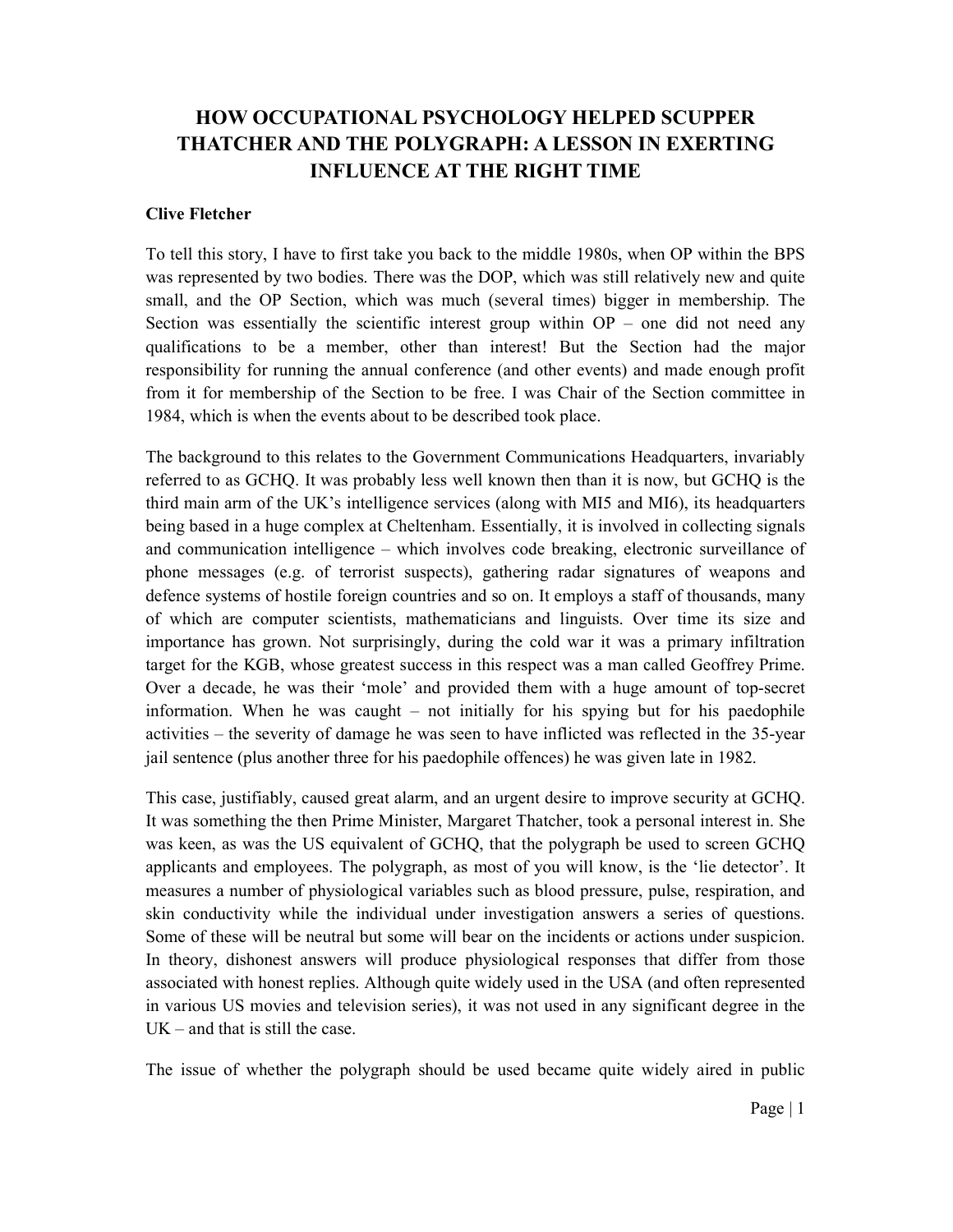during 1983-84, not least because the GCHQ Trade Unions were opposed to it. The BPS OP Section committee thought that OP was uniquely well placed to offer a view on this – the polygraph was after all a method based on psychological principles and being proposed here as a method of assessment and selection – and that our view should be represented. We knew already that there were serious grounds for concern about the validity of the polygraph, specifically that whilst it might correctly identify a majority of those telling lies, it also had an unacceptably high false positive rate i.e. it also marked as liars a lot of people who were telling the truth! This was subsequently proved by a trial of the polygraph in MI5 where 37% of those tested were 'detected' as security risks, though none of them had been shown to be such before the test was taken or were found to be so after it!

As Chair, I sat also, on what was then called the Scientific Affairs Board of the BPS, and put the OP Section's proposal to them, as we had envisaged that any view we expressed would be branded as a BPS initiative. Moreover, there was a pressing need to put our views forward quite quickly, as the House of Commons Select Committee on Employment made it known that they were going to review the question of using the polygraph and we wanted to ensure that the BPS input to this review was timely. To my consternation, the Board rejected the proposal. Why? Because it felt it was premature, and that  $-$  wait for it  $-$  a conference should be called to debate the issue! You can guess how long this might take, and it seemed likely we would 'miss the bus' completely. So the OP Section committee decided to act independently, and one of its members (now Professor) Vic Dulewicz volunteered to do the literature review and draft our report. This he duly did with splendid speed and thoroughness, and the Section Committee submitted it to the Select Committee in good time for their deliberations.

Did it have an impact? Here we can turn to an excellent recent comprehensive and detailed history of GCHQ written by Professor Richard Aldrich of the University of Warwick, where he reports  $(p. 433)$  –

"…the House of Commons Select Committee on Employment took a close look at the Polygraph with experts from the British Psychological Society. They were scathing, and dismissed the machine as useless…"

Page | 2 There is a learning point in this episode that is still relevant for the DOP today. One of the main reasons I think the Scientific Affairs Board were reluctant to act quickly (they did, incidentally, have their conference/seminar about a year later, when everything had moved on and nobody was listening) was a fear of psychologists disagreeing in public – not something that has ever worried physicists, economists, medics or umpteen other experts - and so retreated into their comfort zone and calling for more research, as ever! The OP Section was able to respond quickly and in an effective way by, essentially, going it alone. It used the evidence to hand, presented it professionally and made itself heard. I would suggest that this is a good model for the DOP in future – it should increasingly act independently and have the confidence in its own body of knowledge and expertise to seek to exert influence in its sphere of interest without letting the inherent caution (not to mention the bureaucracy) of the BPS